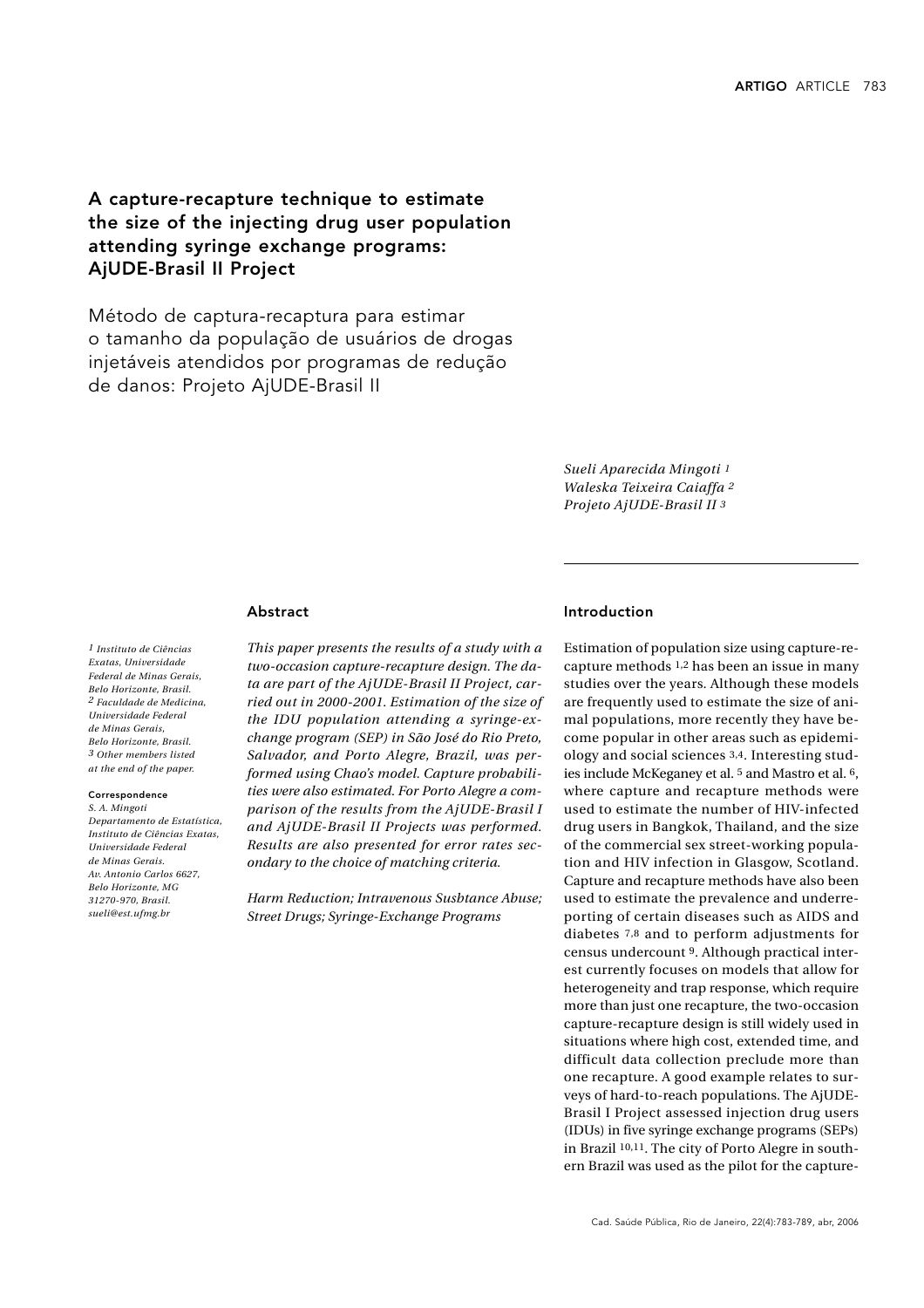recapture methodology to estimate the size of the IDUs population attending the local SEP. The IDUs population was very difficult to interview, and interviewers required special training. The overall cost of the survey was high. Time-consuming data collection procedures would have been significantly increased if a multiple capture-recapture design was used. Of interest, the results obtained with just one recapture were very reasonable, indicating that there was probably no need to conduct additional recaptures.

Another version of the AjUDE-Brasil Project was conducted in 2000-2001 12. The capture-recapture technique was used again to estimate the size of the IDU population attending the SEPs located in São José do Rio Preto, Salvador, and Porto Alegre. The results of the previous study are presented in this paper.

#### Capture-recapture methodology

If the population study consists of *N* elements, *N* being unknown and finite, capture-recapture methods can be applied to estimate the size of *N*. Statistical models have been developed considering two basic situations: (1) The population is assumed to be closed in the sense that if a certain number of elements leave the population during the sampling period, a similar number of elements enters the population during the same period 13. Thus, *N* remains unchanged over time. (2) Immigration, death, and birth are allowed. The population is then classified as open, and the statistical models consider parameters describing the possible changes in population size 14,15,16,17,18. A good overview of capture-recapture methods for closed populations is available in Chao's reference text 19.

Multinomial probabilistic 13 and log-linear regression methods 19,20 have been used to develop sensitive estimators of population size. In both methodologies the estimators are derived on the basis of the presence of some variation factors in the capture occasions such as: time, environment, particular individual behavior, and effect of the three sources taken together. Data used to estimate the population size can be collected on two or more occasions (multiple captures 3,13,14). In this paper we focus only on the two-capture model for closed populations.

# Two-occasion capture-recapture design

In the two-occasion capture-recapture design, two random samples are collected: the first sample (capture) has *m* distinct elements of the population which are captured, tagged, and returned to the population. The second sample has *n* elements from which *s* were already observed in the first sample. The latter are called recaptured elements. It is assumed that the markers on the elements captured in the first sample are not lost during the time elapsed between collection of the two samples, so that the elements captured in the first sample can be identified unequivocally in the second sample 13.

#### Estimation of population size *N*

A well-known estimator for size *N* of a closed population and a capture-recapture design with only two capture occasions is the Lincoln-Petersen estimator 21,22, first used by Laplace in 1786 to estimate the size of the French population. The estimator is simple and based on the fact that the proportion of marked elements in the second sample is an estimator of the marked elements in the population before the second sample is collected. Considering this approach, the Lincoln-Petersen estimator  $(\hat{N})$ is expressed as:

$$
\hat{N} = \frac{n \, m}{s}
$$

The fewer the recaptured elements, the greater the value of  $\hat{N}$ , and if  $s = 0$  then  $\hat{N}$  is infinite. Capture probabilities for each occasion are estimated by

$$
\hat{p_i} = \frac{n_i}{\hat{N}},
$$

where  $n_i$  is the number of elements sampled (captured) on occasion  $i$ ,  $i = 1,2$ .

For the two-occasion capture-recapture design time variation in capture probabilities is the only factor that can be incorporated into the model. The estimator  $M(t)$  proposed by Darroch 23, with bias correction based on Chao 24, is then used to estimate *N*. It is also possible to calculate a confidence interval for the true value of *N*. A simple form is to use the normal distribution to construct the confidence intervals. However, a more precise method was proposed by Burnham et al. 25, based on the assumption that the number of individuals in the population not captured in the sample has a log-normal distribution. Chao's estimator with the correction for confidence intervals is found in special software developed for capture-recapture designs, such as the user-friendly freeware Capture and Mark (http://www.cnr.colo state.edu/~gwhite/mark/mark.htm, accessed on 18/Aug/2004).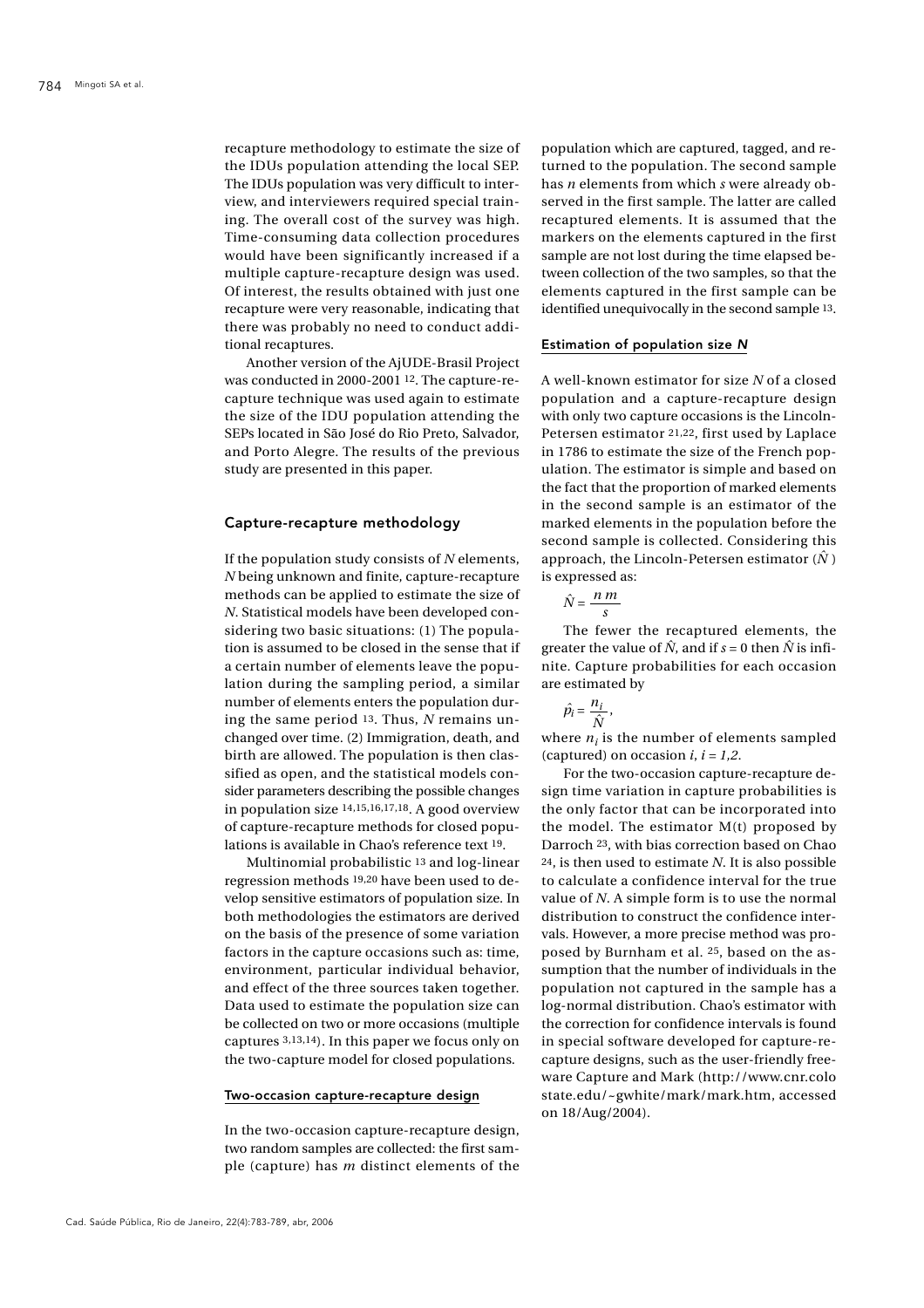# Sample data

The data discussed in this paper are part of the AjUDE-Brasil II Project 12. The population consists of IDUs attending the three SEPs, located in São José do Rio Preto, Salvador, and Porto Alegre, Brazil. The first capture took place from May to August 2000 and the second from September 2000 to February 2001. For both capture and recapture occasions the IDUs answered a series of questions designed to identify whether they were recaptured in the second sample. These questions were adapted from other studies considering some specificities of Brazilian culture and were tested in a similar study in a SEP located in Porto Alegre during the AjUDE-Brasil I Project in 1998.

The information collected on the two occasions for each SEP was entered twice into a computer database. After validation, the data were matched using a Turbo-Pascal program designed for the AjUDE-Brasil I Project, combined with database sorting and visual inspection. Three different criteria were tested to identify the recaptured IDUs. In the first procedure, the IDU's name and initials, sex, and date of birth and parents' initials were used as matching variables. In the second, the two data sets were compared by using only the IDU's name, sex, and date of birth. In the third, matching used only the IDU's sex and date of birth and parents' initials. Finally, matching was performed using all five variables jointly plus highly detailed sorting and visual inspection of the two data sets. For the visual inspection other variables available in the dataset were used, such as the interviewer's opinion about whether a given IDUs was a recapture. This was considered the "gold standard" for comparisons. For this study in particular, information on the IDU's name was available, which allowed us to compare the results of the three criteria and to estimate the error rate for each. This was an important part of the research, because in most studies of this kind, IDU names are not available and initials are used instead (in combination with other variables) to perform matching.

Estimation of the IDU population attending the three SEPs used Chao's estimator 24, with correction for the confidence interval. The Capture software was used for the estimation.

Informed consent was obtained from all individuals, and the protocols were approved by the Institutional Review Board of the Federal University in Minas Gerais (ETIC number 168/ 99, 01/Mar/1999).

# Results

A total of 624 IDUs were interviewed for the capture-recapture study, 329 in the first sample and 434 in the second, with 139 recaptures. Table 1 shows the number of captured and recaptured IDUs for each SEP. Table 2 provides the distribution of the captured-recaptured IDUs for each SEP, according to the criterion used to determine the matching persons in the capture and recapture data sets. Table 3 shows the estimated populations for each SEP and the respective capture probabilities. The estimates for the Porto Alegre SEP, using the data set from the AjUDE-Brasil II Project, were compared with those from the capture-recapture design conducted in 1998 for the AjUDE-Brasil I Project. The results are shown in Table 4. Considering the three cities together, Chao's model estimated that a total of 1,024 IDUs were attending the three SEPs, with a standard deviation of 54.15 and a 95% confidence interval (931;1,145). Estimated capture probability was 0.32 for the first occasion and 0.42 for the second.

Of all the interviewed IDUs, 14 in São José do Rio Preto and 13 in Porto Alegre reported

#### Table 1

Number of injection drug users (IDUs) in capture and recapture samples from three Syringe Exchange Programs (SEP) in Brazil.

| SEP (city)            | Number of IDUs<br>(1 <sup>st</sup> sample) | Number of IDUs<br>(2nd sample) | Number of<br>recaptures | Number of<br>distinct IDUs |
|-----------------------|--------------------------------------------|--------------------------------|-------------------------|----------------------------|
| São José do Rio Preto | 79                                         | 99                             | 36                      | 136                        |
| Salvador              | 119                                        | 134                            | 42                      | 207                        |
| Porto Alegre          | 131                                        | 201                            | 61                      | 271                        |
| Total                 | 329                                        | 434                            | 139                     | 597                        |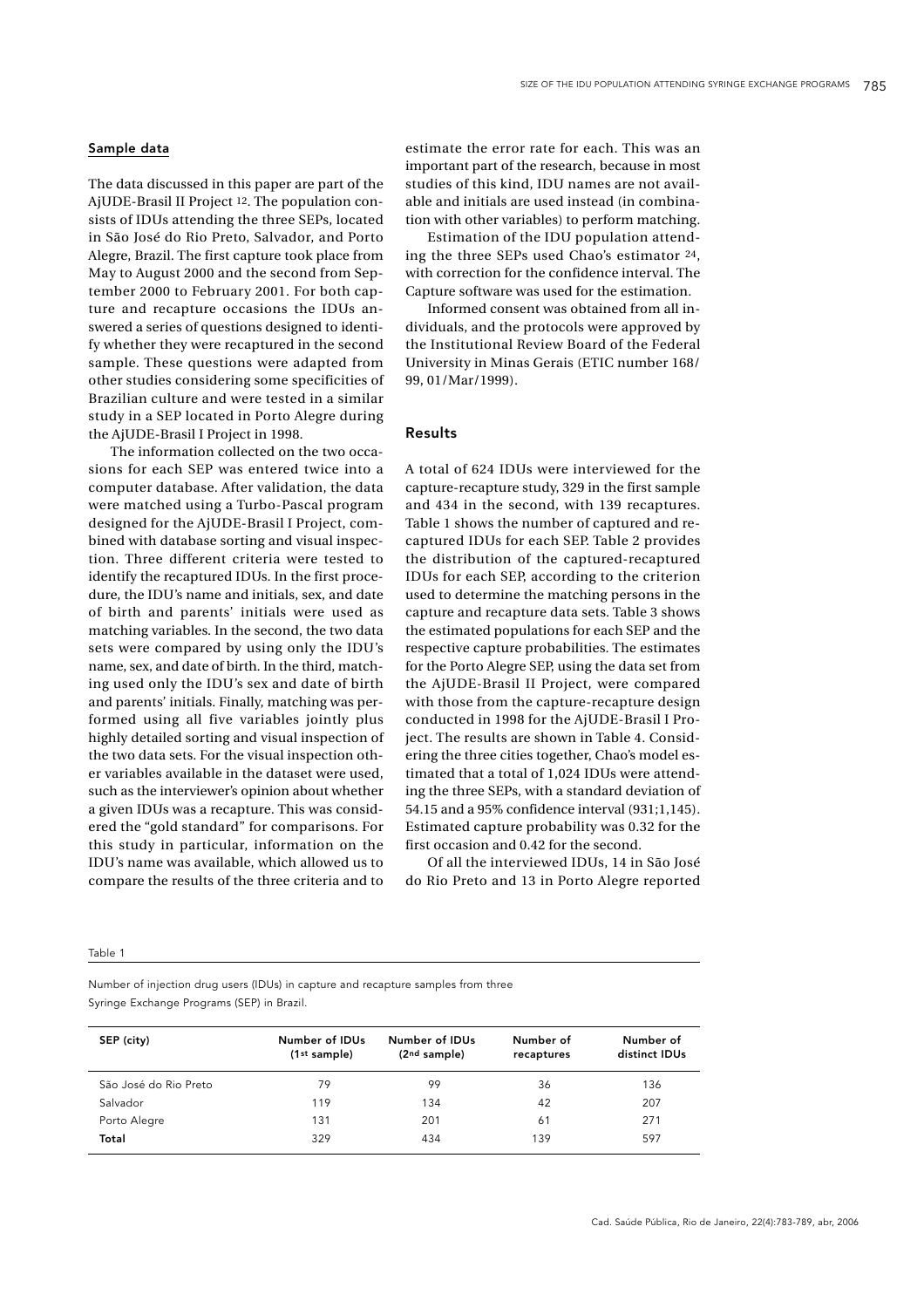#### Table 2

### Frequency of recaptures according to the matching criteria in three syringe-exchange programs, Brazil.

| Matching criteria                                                                                                   | Frequency of recaptures (%) |            |                 |  |
|---------------------------------------------------------------------------------------------------------------------|-----------------------------|------------|-----------------|--|
|                                                                                                                     | São José do Rio Preto*      | Salvador** | Porto Alegre*** |  |
| 1. IDU name, sex, date of birth, parents' initials                                                                  | 23 (63.8)                   | 19 (45.2)  | 19 (31.4)       |  |
| 2. IDU name, sex, date of birth                                                                                     | 33 (91.7)                   | 32 (76.2)  | 37 (60.6)       |  |
| 3. IDU initials, sex, date of birth, parents' initials                                                              | 23 (63.8)                   | 21 (50.0)  | 23 (37.7)       |  |
| 4. IDU name, initials, sex, date of birth, parents' initials,<br>and visual inspection of data sets (gold standard) | 36                          | 42         | 61              |  |
|                                                                                                                     |                             |            |                 |  |

Percentages relate to: \* r = 36; \*\* r = 42;

\*\*\* r = 61.

#### Table 3

Estimated size (*N*) of injection drug user (IDU) population attending each syringe-exchange program (SEP).

| SEP (city)            | Number of<br>distinct IDUs<br>(both samples) | Estimated<br>size (N) | Standard<br>deviation | 95% confidence<br>interval for true (N) | <b>Estimated capture</b><br>probabilities<br>$(1st; 2nd)$ occasions |
|-----------------------|----------------------------------------------|-----------------------|-----------------------|-----------------------------------------|---------------------------------------------------------------------|
| São José do Rio Preto | 142                                          | 215                   | 20.68                 | (185; 268)                              | (0.37; 0.46)                                                        |
| Salvador              | 211                                          | 376                   | 37.99                 | (317; 468)                              | (0.32; 0.36)                                                        |
| Porto Alegre          | 271                                          | 429                   | 33.11                 | (377; 508)                              | (0.31; 0.47)                                                        |

#### Table 4

Estimated size (N) of injection drug user (IDU) population attending Porto Alegre SEP. AjUDE-Brasil I Project (1998) and AjUDE-Brasil II Project (2000-2001).

| Variables                                           | AiUDE I      | AIUDE II     |
|-----------------------------------------------------|--------------|--------------|
| Number of IDUs in each sample (1st;2nd) occasions   | (55; 99)     | (131; 201)   |
| Number of recaptures                                | 17           | 61           |
| Number of distinct IDUs                             | 137          | 271          |
| Estimated size $(\hat{N})$                          | 317          | 429          |
| Standard deviation of $\hat{N}$                     | 57.17        | 33.11        |
| 95% confidence interval for N                       | (235; 467)   | (377; 508)   |
| Estimated capture probabilities (1st;2nd) occasions | (0.17; 0.31) | (0.31; 0.47) |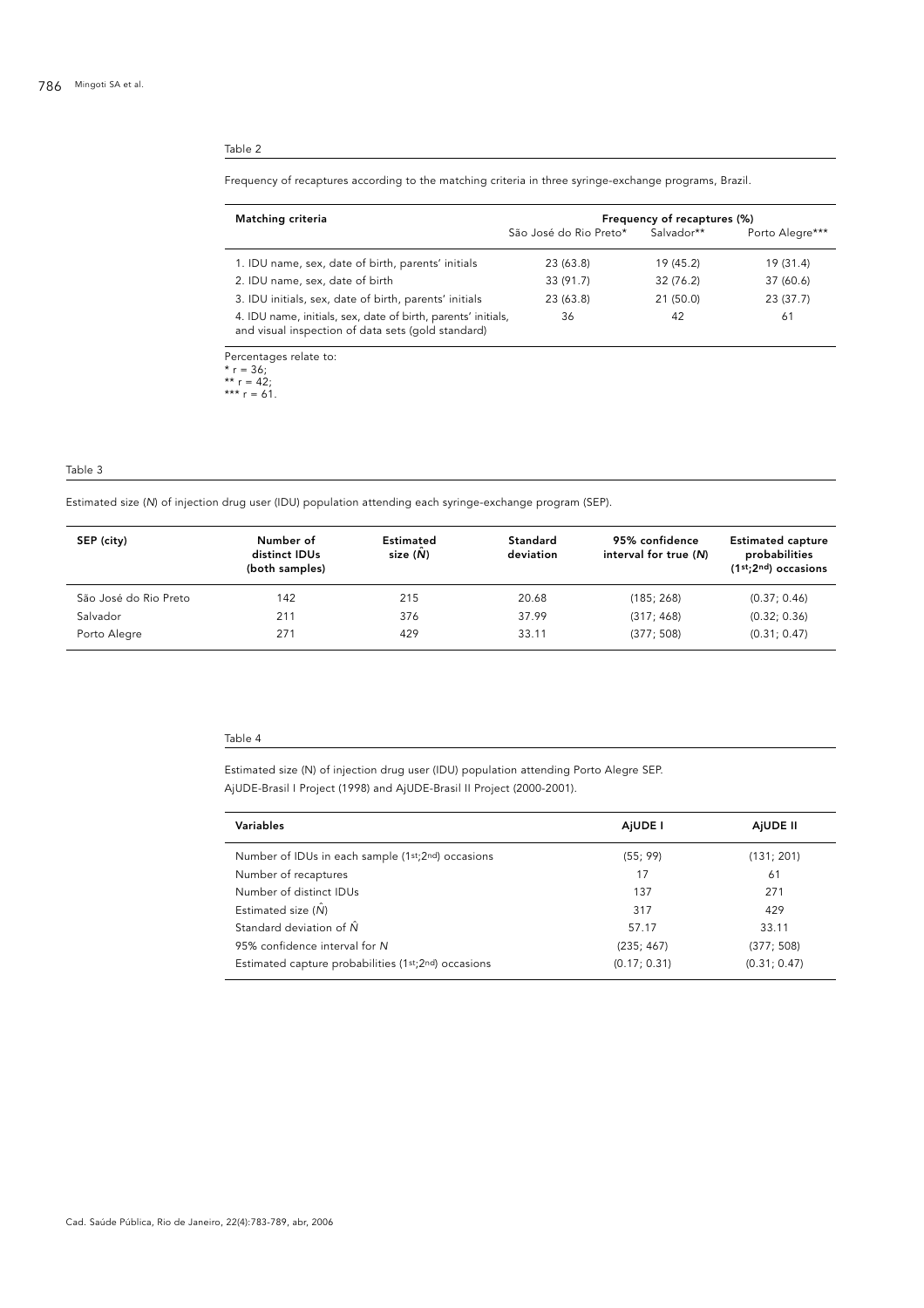having participated in a similar study in 1998. They were probably part of the sample collected in the AjUDE-Brasil I Project, since this was the only study of its kind in the two cities that year.

#### Discussion

Comparing the three different matching criteria with the gold standard, criterion number two was the best for all three SEPs, although with high error rates for Salvador (23.8%) and Porto Alegre (39.4%). Criteria one and three presented similar results, suggesting that the use of IDU initials as a matching variable was as reliable as the use of IDU name. However, when compared to the gold standard, a large amount of information could be lost if a detailed analysis is not performed by the researcher, especially for Porto Alegre, where only 60.6% of recaptures were correctly identified by criterion two.

Comparison of criteria one and two suggested that inclusion of the IDU's parents' initials as a matching variable decreased the number of recaptures. Considering that the fewer the recaptured elements, the higher the estimated population size (*N*), a decrease in the number of recaptures due to failures in the matching criteria may overestimate the true value of *N*.

As depicted in Table 3, estimated capture probabilities for the first and second occasions for each SEP were more distinct in São José do Rio Preto and Porto Alegre than in Salvador. For São José do Rio Preto and Porto Alegre, the capture probability increased on the second occasion, suggesting a time variation factor. The smaller standard deviation shows that the population size was estimated more precisely in São José do Rio Preto.

Table 4 shows that the number of capturedrecaptured individuals in Porto Alegre was 1.97 times that observed in the same city in the AjUDE-Brasil I Project. The number of IDUs observed on the first and second occasions was 2.4 and 2.03 times that of AjUDE Brasil I, and the number of recaptures was 3.6 times greater. The proportion of recaptures in relation to the number of distinct observed IDUs in the AjUDE-Brasil I and II Projects was 12.4 and 22.5%, respectively. This increased probably in the second study appears to be due to the fact that in the AjUDE-Brasil I, just one month was used to collect data for each occasion and the two samples were collected during very close periods (capture from April 1, 1998 to May 1,

1998; recapture from May 2, 1998 to June 6, 1998). In the AjUDE-Brasil II Project, three months were used to collect the capture sample and two months for the recapture sample. This allowed more accurate observation of the behavior of IDUs attending the Porto Alegre SEP in AjUDE-Brasil II as compared to the AjUDE-Brasil I. This fact also reflects the standard deviation in the population estimate (which was smaller for the AjUDE-Brasil II Project) as well as the confidence interval.

The difference in capture probabilities on the two occasions points to a time variation factor in the two surveys in Porto Alegre. Considering the population estimates shown in Table 4, the number of IDUs attending the Porto Alegre SEP increased 35.5% from early 1998 to early 2001. Thus, in Porto Alegre, the investment in labor and resources in the SEP activities was producing an important social return.

Caiaffa et al. 11 present an interesting discussion on the assumption of closed populations in this kind of study. Briefly, open population models cannot be applied with only two capture occasions. Thus, even if some questions are raised concerning the closed population assumption, they cannot be answered technically with the data set analyzed in this paper. Other studies would have to be performed, using multiple recaptures. However, more time and money would be expended to collect the data. In addition, as pointed out by Caiaffa et al. 11, for each SEP analyzed in this paper, the capture and recapture data used to estimate the population size may not be a truly random sample, since IDUs are a "*partially hidden population*". Questions could also arise concerning the true population being estimated, since some groups of IDUs may not be well represented in the samples, such as IDUs that are recent injectors or those that are ill 11. In any case, this study's results highlight the fact that the capture-recapture method is an important tool which can be combined with epidemiological information to help increase knowledge concerning hard-to-reach and difficult-to-count populations like as injecting drug users. The method can thus aid the decision-making process on planning and organizing public health programs to curb the spread of HIV and other blood-borne infections.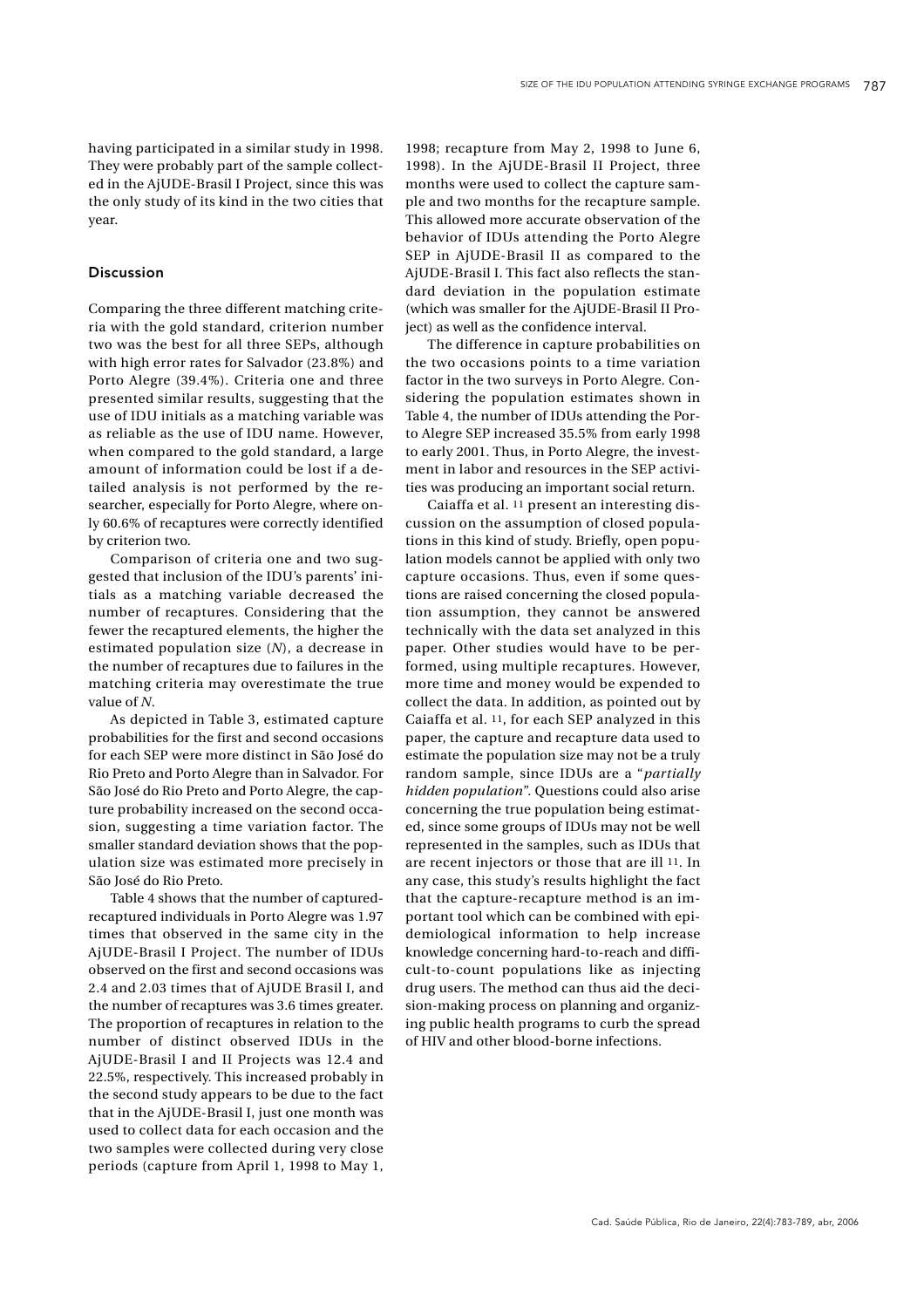#### Resumo

*O artigo apresenta os resultados de um delineamento de captura e recaptura em dois estágios realizado no período de 2000-2001, durante a execução* do Projeto AjUDE-Brasil II*. O número de usuários de drogas injetáveis atendidos pelos Programas de Redução de Danos (PRD), nas cidades de São José do Rio Preto, Salvador e Porto Alegre, Brasil, foi estimado utilizando-se o modelo de Chao. As probabilidades de captura também foram estimadas. Uma estimativa adicional foi calculada para a cidade de Porto Alegre, comparando-se os dados dos Projetos AjUDE-Brasil I e II. Alguns resultados sobre a taxa de erros, decorrentes da escolha do critério usado para emparelhamento dos dados e identificação dos recapturados são apresentados.*

*Redução do Dano; Uso Indevido de Drogas Parenterais; Drogas Ilícitas; Programas de Troca de Seringas*

## Contributors

S. A. Mingoti participated in the design of the questionnaire used to collect the data for the capture-recapture study, implementation of the capture-recapture statistical model, and analysis and discussion of the final results. W. T. Caiaffa participated in the design of the questionnaire used to collect the data for the capture-recapture study, supervision of the fieldwork, and discussion of the statistical results.

# Other members of the AJUDE-Brasil II Project

T. Andrade, F. I. Bastos, R. T. Caiaffa, I. M. Cardoso, A. B. Carneiro-Proietti, M. A. B. Chagas, S. Deslandes, D. Doneda, R. E. M. Eller, E. M. A. Ferreira, D. Gandolfi, M. Hacker, N. Januário, R. Knoll, A. C. S. Lopes, A. C. Maia, M. Malta, R. C. R. Marinho, D. L. Matos, R. M. B. Mayer, H. F. Mendes, E. A. Mendonça, I. F. M. Picinim, F. A. Proietti, R. C. Silva, M. D. S. Sudbrack.

#### Acknowledgments

The AjUDE-Brasil Project II was conducted by the Universidade Federal de Minas Gerais (UFMG) with the technicaland financial support of the cooperative project between the Brazilian National STD/AIDS Program (PNDST/AIDS) and the United Nations Office on Drugs and Crime (UNODC), project no. AD/ BRA/EO2

We are grateful to the SEP coordinators, the outreach workers, and the IDUs who agreed to participate in this study.

Drs. W. T. Caiaffa, F. I. Bastos, and F. A. Proietti are recipients of Brazilian National Council for Scientific and Technological Development (CNPq) scholarships.

#### References

- 1. Seber GAF. A review of estimating animal abundance. Biometrics 1986; 42:267-92.
- Seber GAF. A review of estimating animal abundance II. Int Stat Rev 1992; 60:129-66.
- 3. Oliveira MTC, Caiaffa WT, Mingoti SA, Fernandez H, Macedo LM, Mafra A, et al. Underreporting of AIDS cases in Brazil: applications of capture-recapture methods. In: XIII International AIDS Conference. Durban: International AIDS Society; 2000. p. 378.
- 4. Tsay PK, Chao A. Population size estimation for capture-recapture model with applications to epidemiological data. J Appl Stat 2001; 28:25-36.
- 5. McKeganey N, Barnard M, Leyland, A, Coote I, Follet E. Female street-working prostitution and HIV infection in Glasgow. BMJ 1992; 305:801-4.
- 6. Mastro TD, Kitayaporn D, Weniger BG, Vanichseni S, Laosunthorn V, Uneklabh T, et al. Estimating the number of HIV-infected drug users in Bangkok: a capture-recapture method. Am J Public Health 1994; 7:1094-9.
- Bernillon P, Lievre L, Pillonel J, Laporte A, Costagliola D; The Clinical Epidemiology Group from CISIH. Record-linkage between two anonymous databases for a capture-recapture estimation of underreporting of AIDS cases: France 1990-1993. Int J Epidemiol 2000; 29:168-74.
- 8. Ismail AA, Beeching NJ, Gill GV, Bellis MA. How many data sources are needed to determine diabetes prevalence by capture-recapture? Int J Epidemiol 2000; 29:536-41.
- 9. Bell WR. Using information from demographic analysis in post-enumeration survey estimation. J Am Stat Assoc 1993; 88:1106-18.
- 10. Caiaffa WT, Proietti ABC, Proietti F, Guimarães MD, Mingoti SA, Deslandes S, et al. Projeto AjUDE-Brasil: avaliação epidemiológica dos usuários de drogas injetáveis dos projetos de redução de danos apoiados pela CN-DST/AIDS. Série Avaliação 6. 2001. http://www.aids.gov.br (accessed on 18/ Aug/2004).
- 11. Caiaffa WT, Mingoti SA, Proietti FA, Carneiro-Proietti AB, Silva RC, Lopes ACS. Estimation of the number of injecting drug users attending an outreach syringe-exchange program and infection with human immunodeficiency virus (HIV) and hepatitis C virus: the AjUDE-Brasil Project. J Urban Health 2003; 80:106-14.
- 12. Caiaffa WT, Bastos FI, Proietti FA, Reis ACM, Mingoti SA, Gandolfi D, et al. Practices surrounding syringe acquisition and disposal: effects of syringe exchange programmes from different Brazilian regions – the AjUDE-Brasil Project. Int J Drug Policy 2003; 14:365-71.
- 13. Otis DL, Burnhan KP, White GC, Anderson DR. Statistical inference from capture data on closed populations. Bethesda: The Wildlife Society; 1978. (Wildlife Monographs, 62).
- 14. Abuabara MAP, Petrere Jr. M. Estimativas da abundância de populações animais: introdução à técnica de captura e recaptura. Maringá: Editora da Universidade Estadual de Maringá; 1997.
- 15. Cormarck RM. Estimates of survival from the sighting of marked animals. Biometrics 1964; 51:429-38.